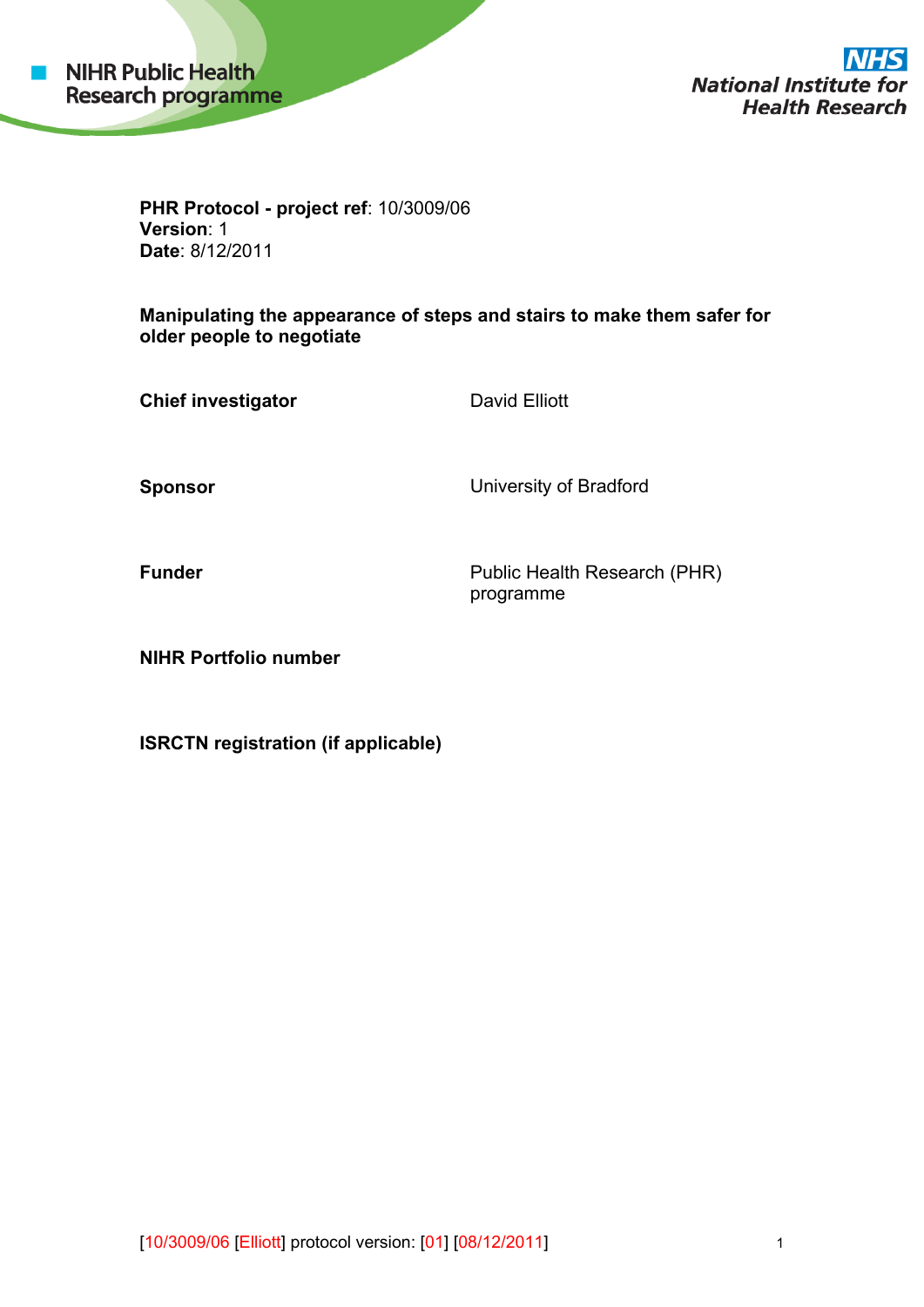

SI **National Institute for Health Research**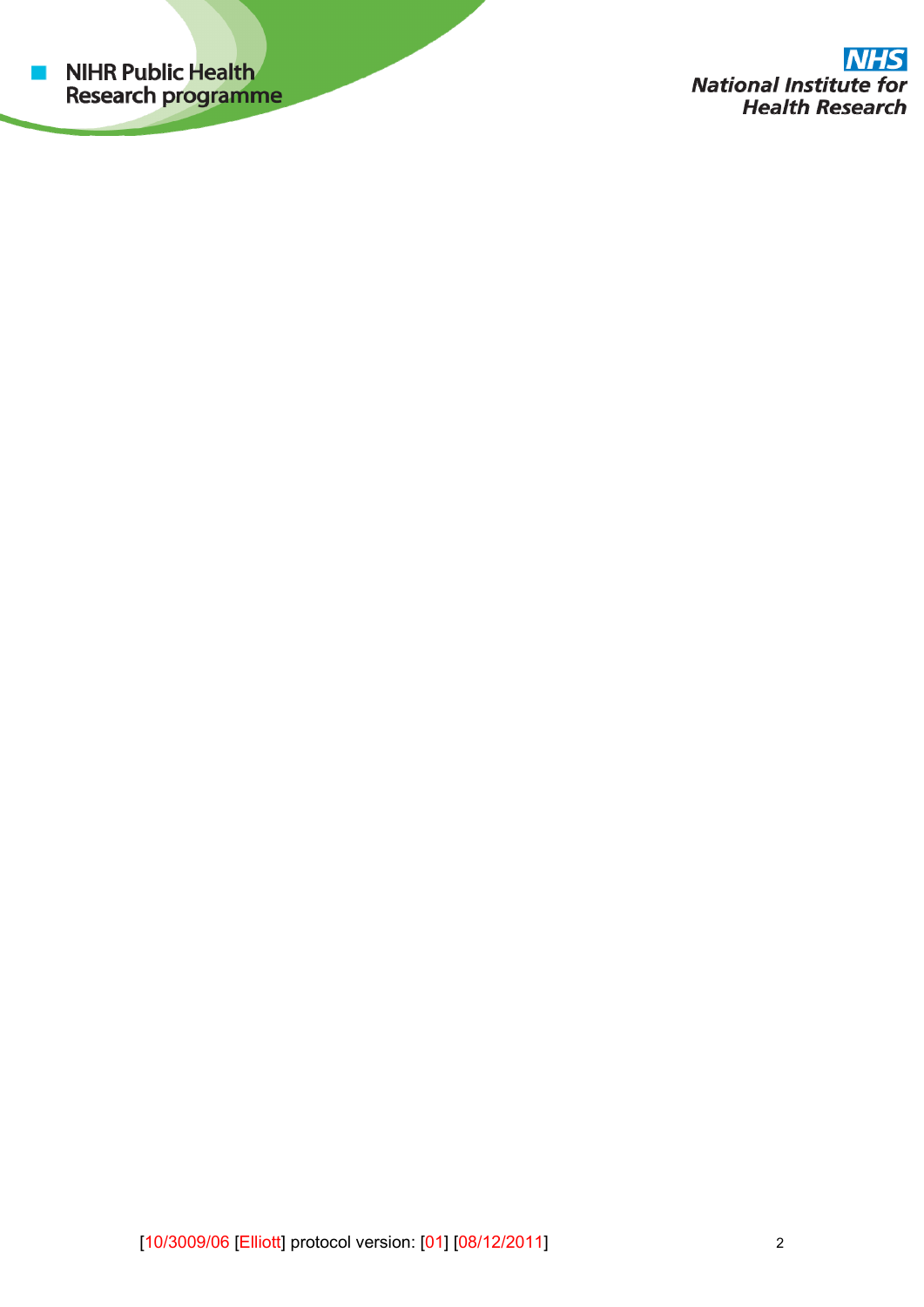## **Manipulating the appearance of steps and stairs to make them safer for older people to negotiate**

# **1. Aims/Objectives:**

To determine whether simple modifications of the appearance of steps and stairs can make them safer for older people to negotiate.

# **2. Background:**

Clearly falls, including falls on stairs, are a major problem for older people. We know that vision plays a major role in successful stair negotiation and propose that simple modifications to the appearance of stairs could make them safer for older people. Given the importance of the step edge in trips and falls on steps and stairs, highlighting the step edge is a logical safety strategy. In previous work we have shown that with uncertainty regarding the step-edge location, increasing foot clearance is a particularly important safety strategy in both step ascent and descent. Moreover in a pilot study we have demonstrated that foot clearance during step ascent can be increased using a version of the horizontal-vertical illusion superimposed on a step. The proposed studies will determine whether the use of this approach can make steps and stairs safer for older people during both ascent and descent.

### **3. Need:**

The National Service Framework for Older People has made reducing the number and severity of falls a specific Government target and a variety of interventions for older people have been and are being assessed. At least 500-600 deaths a year and an injury every 80 seconds occur as a result of a fall on steps or stairs in the UK. Safety modifications to stairs could significantly reduce these figures. Avoidance of hip fractures could also reduce the number of people losing independence, quality of life and being admitted to a nursing home. Falls and hip fractures are mentioned as a contributing factor in 40% of admissions to longterm nursing and residential home care. Finally, even a reduction in non-injurious falls could have significant benefits by reducing the number of older people in fear of falling, with selfimposed restriction of functional activity, lost mobility, independence, poor health and quality of life and depression.

# **4. Methods:**

### *a. Setting*

The gait and vision laboratory at the University of Bradford.

#### *b. Design*

A repeated measures laboratory based study, investigating adaptive gait in independently mobile older people.

#### *c. Data collection*

Adaptive gait when ascending and descending steps and stairs will be assessed with and without a variety

of modifications to the appearance of both single and multiple steps. The analysis of step/stair ascent will primarily focus on foot placement relative to the step riser, toe clearance over thestep edge, and foot placement on the upper step or raised surface. The analysis of step descent will primarily focus on heel clearance over the edge or nosing, heel placement distance on the lower step's tread, pre-landing kinematics for the descent phase and the mechanics of landing for the initial contact period. Existing 'in-house' analysis software that uses previously developed (and reported) biomechanical modelling approaches will be employed to investigate how gait parameters, toe and heel clearance and landing behaviour are adapted under the visual illusion. In addition, we need to determine whether a mismatch between step height as perceived visually (5-20% higher than actual size) and that perceived via the somatosensory system once the lead-foot has landed on the top of the step, could unsettle postural stability, particularly for the larger increases in visually perceived step height. If this occurred, it could negate any improved safety gains from the increased toe clearance of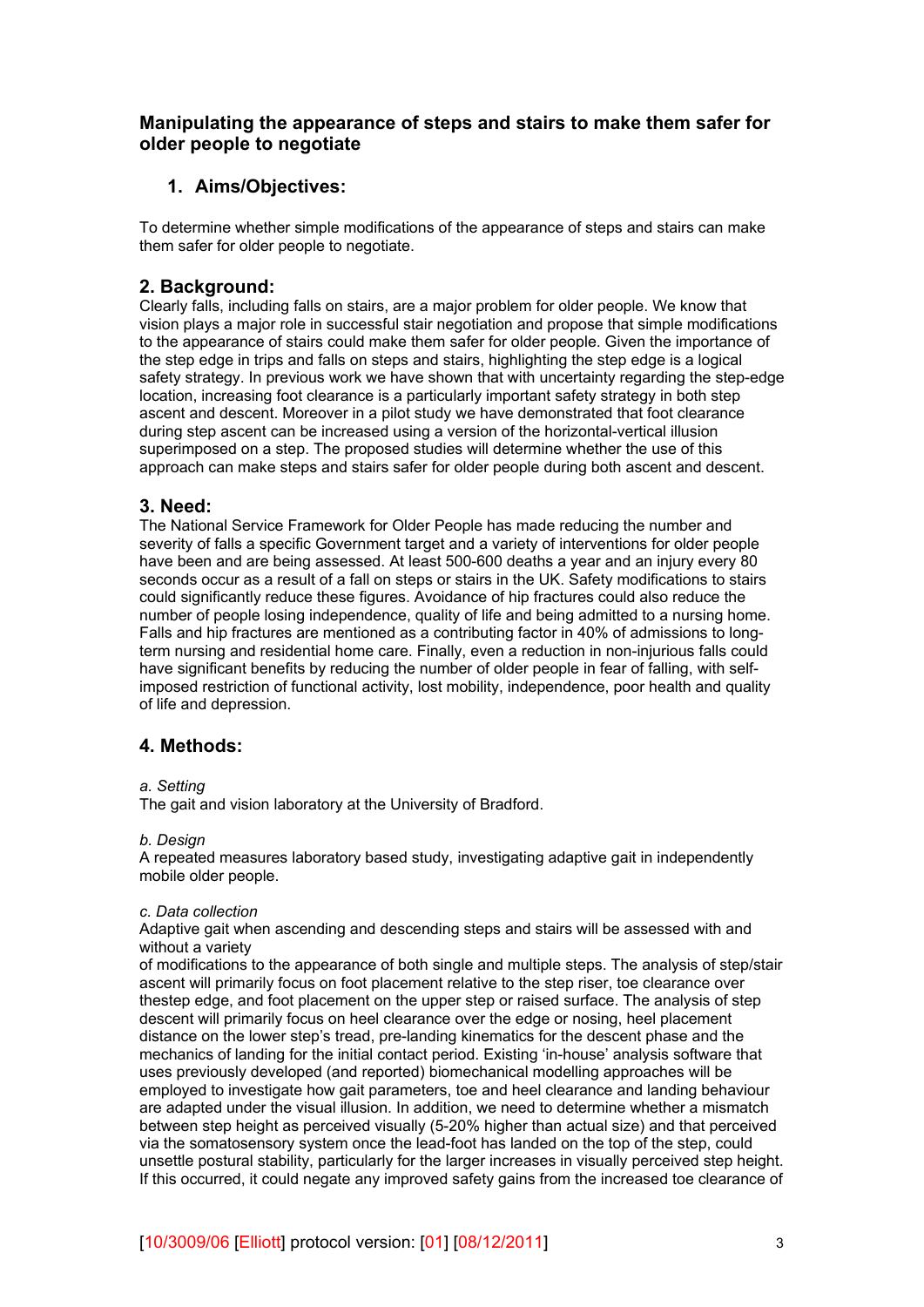the step edge. For this reason we intend to also determine the effects of the different illusions on dynamic postural stability, by determining the anterior-posterior (A/P) and medio-lateral (M/L) distance between the lateral malleolus of the leading foot and the centre of mass (COM) and the A/P and M/L COM velocity at the instant of foot contact. It is likely that toe and heel clearance will reduce as subjects ascend and descend the stairs and we need to determine whether this learning effect is changed in any way due to the visual illusion by assessing the effect of trial repetition.

### *d. Data analysis*

Data will be analysed using a random effects population averaged model, using the Stata version 9.2 statistical programme (Stat Corp., College Station, USA). This multivariate model will be obtained using the Generalised Least Squares (GLS) random effects estimator, which produces a matrix-weighted average of between-subjects and within-subjects results. An exchangeable correlation structure was judged to be appropriate, given the experimental design, and due to the exploratory nature of the study no 'type I' error adjustment of the alpha level is deemed necessary. Thus level of significance will be set at p<0.05. Factors of interest will be incorporated sequentially and their statistical significance tested using a likelihood ratio test. Factors with a p-value less than 0.10 will be provisionally retained, whereas those above 0.10 will be dropped. The final model adopted will be the most parsimonious one felt to adequately explain the data.

# **5. Contribution of existing research:**

British Standards for stairs construction have existed since 1944 and the current code of practice is incorporated in BS 5395-1:2000, with an update of this Standard imminent. This provides guidelines for the construction of stairs in terms of the riser, going, pitch, headroom and handrails and it is likely that improved stair design has improved stair safety. In addition, various approved documents in UK Building Regulations pertain to stair design, including approved documents K (Protection from falling, collision and impact, 1998 edition), M (Access to and use of buildings, 2004 edition) and B (Fire safety, 2006 edition). Several recommendations have been made regarding improving safety on stairs to reduce the number of falls, particularly in the US, but the majority of them are not evidence-based and, importantly, little attention has been paid to whether these general guidelines are optimal for the older stair user. Because of the important role of vision in the successful negotiation of stairs, several recommended safety modifications have included changes to the appearance of stairs. These include making the tread surface a uniform colour and adding a single contrast strip 25-38 mm (1-1.5") wide that is mounted flush with the surface and placed close to the edge of the step or that it is 50-75mm wide with 30% luminance contrast and not set back more than 15mm from the nosing (Australian Standard 1428) or a guideline for stair nosings (in this case referring to a shield that covers the edge of a step or stair tread) to be 55mm wide on both tread and riser with a luminance contrast of at least 30% compared to the rest of the step (UK Building Regulations, approved document M). These guidelines do not appear to be based on any research evidence. Indeed, the only research that has considered the effect of a step edge highlighter to date found no significant effect of a 1.5 inch (~38mm) strip in a 5-step descent experiment for 36 healthy older women. However, measurements were made in the mid-stair portion of step descent where trips and falls are least common and the participants were relatively young (mean 60.8 years) with good visual acuity of better than 6/9.

# **6. Plan of Investigation:**

Measurable objectives include the following:

- 1) To determine whether a step edge highlighter improves the safety of adaptive gait during step descent.
- 2) To determine the optimum spatial parameters of visual texture for such a step edge highlighter.
- 3) To determine whether a step edge highlighter set back from the step edge decreases the safety of adaptive gait.
- 4) To determine an optimal version of the horizontal-vertical (H-V) visual illusion, for older individuals, that when superimposed upon a step, make it appear taller.
- 5) To determine whether increased perceived step height leads to a corresponding increase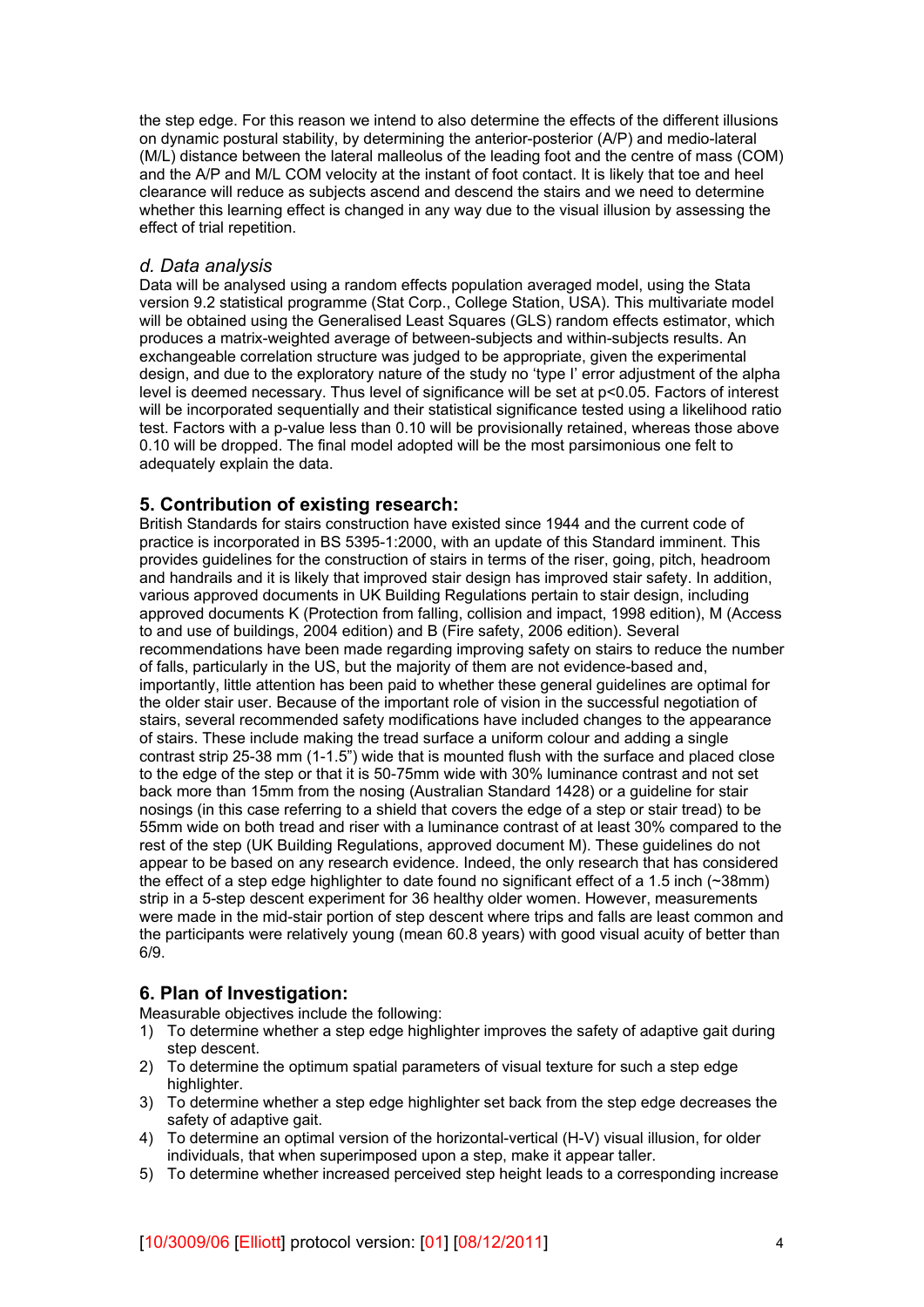in toe clearance for older adults.

6) To determine whether the use of an optimised H-V illusion on either the first, top and bottom or all steps of a three-step stairway improves the safety of adaptive gait.

### **7. Project Management:**

Professor Elliott (PI) will have overall responsibility for the project, including writing annual progress reports to EPSRC. Professor Whitaker will provide expertise on visual illusions and will take a lead role for experiment 1. Dr Buckley will provide biomechanical and gait/motion analysis expertise and Mr Scally will guide statistical analysis. Mr. Roys will act as a consultant for issues relating to British Standards and Building Regulations. Regular meetings of the research team will discuss and finalise technical and methodological issues, data interpretation and the writing-up of findings. The PDRA will be expected to look after 'day-today' operation of the laboratory and will conduct all data collection.

### **8. Service users/public involvement:**

Members of the public regularly help direct our research. A group of about 50 retired volunteers act as volunteer patients for our undergraduate optometry students to perform eye exams and this group is added to on a regular basis, particularly from the 200-strong Bradford Older People's Forum. Volunteers from these groups are regularly asked to help in pilot studies and focus groups (we are also involved in questionnaire-based quality of life studies). For this particular series of studies, we asked several volunteers to help determine the safety and feasibility of using a 3-step system for step ascent and descent as most of our previous adaptive gait experiments had mainly used one step. Other labs have used a multi-step stairway, but this has necessitated the use of a harness system to ensure participant safety, which can make the experimental set-up less like using stairs in the 'real world'. Given that a third of accidents tend to occur on the first or last step and 70% occur in the first three or last three steps, we considered the use of a three-step system without safety harness for the proposed studies.

### **9. References:**

1. Spaulding S, Patla AB, Elliott DB *et al*. (1994). The Waterloo vision and mobility study: Gait adaptations to altered surfaces in individuals with ARM. *Optom Vision Sci* 71: 770- 777. 2. Elliott DB, Patla AE, Flanagan JG *et a*l. (1995). The Waterloo vision and mobility study: Postural control strategies in subjects with ARM. *Ophthalmic Physiol Opt* 15: 553-560. 3. Elliott DB, Patla A, Bullimore MA (1997). Improvements in clinical and functional vision and perceived visual disability after first and second eye cataract surgery*. Br J Ophthalmol* 81: 889-895.

4. Elliott DB, Patla AE, Furniss M, Adkin A (2000). Improvements in clinical and functional vision and quality of life after second eye cataract surgery. *Optom Vision Sci* 77: 13-24. 5. Anand V, Buckley JG, Scally A, Elliott DB (2003). Postural stability in the elderly during sensory perturbations and dual tasking: The influence of refractive blur. *Invest Ophthalmol Vis Sci* 44: 2885-2891.

6. Heasley K, Buckley JG, Scally A, Twigg P, Elliott DB (2004). Stepping up to a new level: Effects of blurring vision in the elderly. *Invest Ophthalmol Vis Sci* 45: 2122-2128.

7. Heasley K, Buckley JG, Scally A, Twigg P, Elliott DB (2005). Falls in older people: Effects of age and blurring vision on the dynamics of stepping. *Invest Ophthalmol Vis Sci* 46: 3584-3588. 8. Buckley JG, Anand A, Scally A, Elliott DB (2005). Does head extension and flexion increase postural instability in elderly subjects when visual information is kept constant? *Gait Posture* 21: 59-64.

9. Buckley JG, Heasley KJ, Twigg P, Elliott DB (2005). The effects of blurred vision on the mechanics of landing during stepping down by the elderly. *Gait Posture* 21: 65-71.

10. Buckley JG, Heasley K, Scally A, Elliott DB (2005). The effects of blurring vision on mediolateral balance during stepping up or down to a new level in the elderly. *Gait Posture* 22: 146- 153.

11. Johnson L, Buckley JG, Scally AJ, Elliott DB (2007). Multifocal spectacles increase variability in toe clearance and risk of tripping in the elderly. *Invest Ophthalmol Vis Sci* 48: 1466-1471.

12. Johnson L, Buckley JG, Harley C, Elliott DB (2008). Use of single-vision eyeglasses improves stepping precision and safety when multifocal wearers negotiate a raised surface. *J*